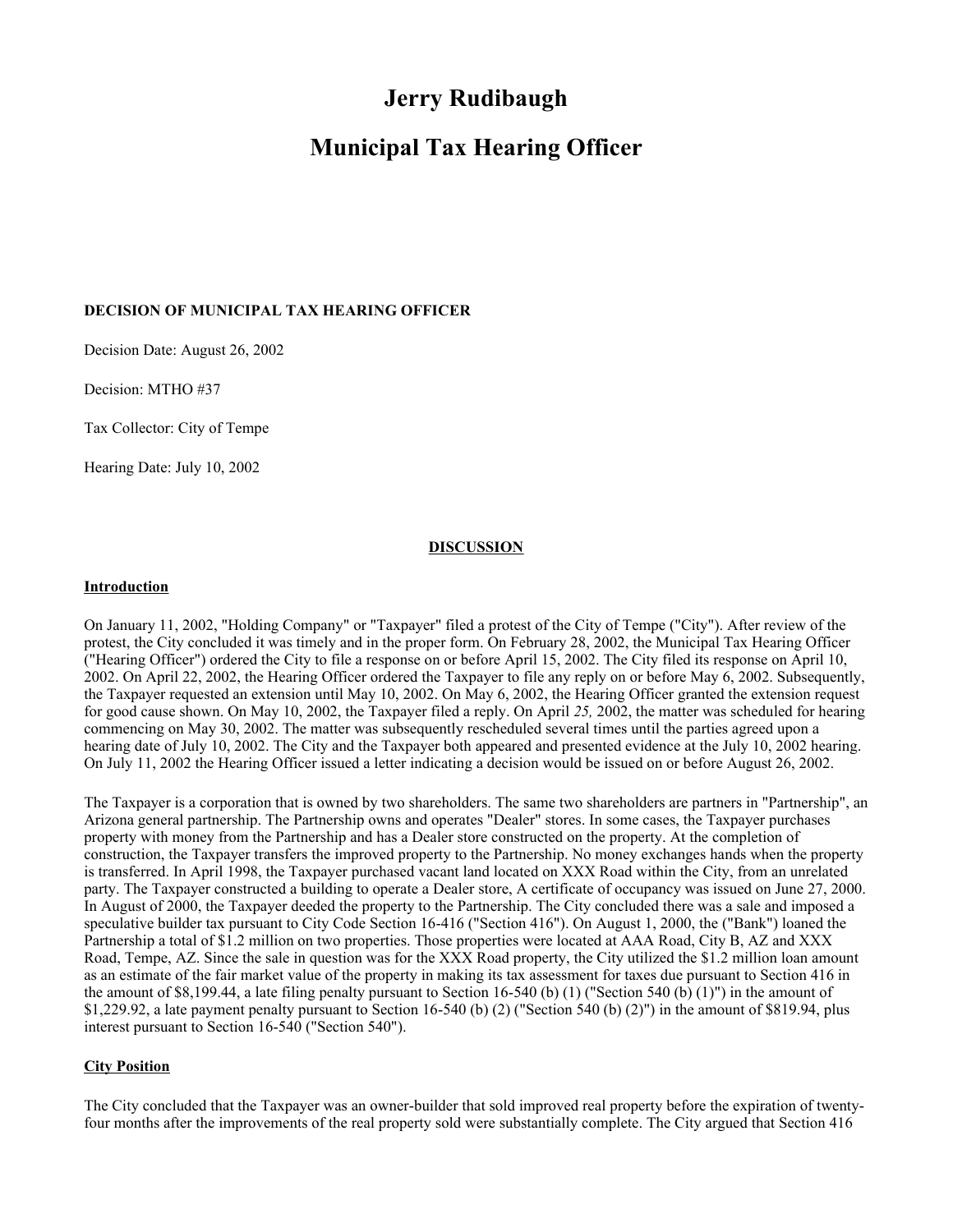doesn't require consideration in order to impose a speculative builders tax. For that reason, the City requested the assessment be up held. The City further argued that even if consideration was required the sale was still taxable because the deed transferring the title of the property to the Partnership contained the following language: for "consideration of TEN AND NO/100 DOLLARS, and other valuable considerations". The City also asserted that it is clear in the City Code that the Taxpayer and the Partnership were distinct and separate persons and that there was a business and legal benefit in making the transfer.

The City concluded that the gross income from the transaction between the affiliated companies (Taxpayer and Partnership) was not indicative of the "market value" of the subject matter of the transaction. In those circumstances City Code Section 16-210 ("Section 210") authorizes the City to determine the "market value" which would correspond to gross income from similar transactions.

The City estimated the fair market value at \$1.2 million based on the fact that the Bank loaned that amount on the property. Further, the City determined a similar property sold over a year before the transfer in question for approximately \$1.2 million.

## **Taxpayer Position**

The Taxpayer argued that a "sale" is required under Section 416 and the definition of "sale" contained in City Code Section 16-100 ("Section 100") "requires that there be consideration for the transaction. In this case, the Taxpayer transferred the property on XXX Road to a Taxpayer related entity (Partnership) without the exchange of consideration. The Taxpayer and the Partnership are both owned by the same two individuals. The Taxpayer was acting as the agent of the Partnership and no consideration was paid for the transfer of property. The Taxpayer asserted that it improved the property as the agent for the Partnership, for the benefit of the Partnership, and with the use of the funds of the Partnership. As a result, the Taxpayer requested a finding that no sale has occurred and that no tax is due in connection with the transfer. Alternatively, if a determination is made that a taxable sale has occurred, the Taxpayer disputes the City's determination of an "estimated gross sale amount" of \$1.2 million. The City erroneously utilized the Bank loan amount from August of 2000 as a representative value for the XXX Road property. The Taxpayer asserted that the \$1.2 million loan was made on two properties. One of those properties was the XXX Road and the other was on ma Road in City B, AZ. Further, the Taxpayer provided an affidavit from the loan officer for the Bank indicating the Bank had valued the XXX Road property at approximately \$770,000. In addition, the similar sale the City relied upon was for a store with twelve bays while the property in question is a store with only seven bays and approximately 50% less square footage. The Taxpayer argued that a more representative "estimated gross sales amount" would be the actual cost of the property of \$847,378.46, which is the sum of the original purchase price of the land (\$365,000) and the actual cost of constructing the improvements (\$482,378.46).

#### **ANALYSIS**

It is clear that the Taxpayer and the Partnership were separate and distinct entities under the provision of the City Code. It is also clear that there was a transfer from the Taxpayer to the Partnership of improved real property within twenty-four months of the issuance of a certificate of occupancy. We also conclude that the use of the word "sale" in Section 416 is controlled by the definition of "sale" contained in Section 100. Accordingly, we must conclude that consideration is a requirement for there to be a "sale" pursuant to Section 416. Under the circumstances of this case, we do not find there was a transfer of property for a consideration. While there was language contained in the deed transferring the title of the property to the Partnership regarding consideration often dollars and other valuable considerations, we do not find such language to be sufficient to conclude there was consideration for the transfer of properties. In fact, based on the evidence presented, we conclude that the Taxpayer was acting as the agent for the Partnership in acquiring the land and subsequently constructing the improvements. The Taxpayer had no funds of its own to purchase and construct the improvements, but utilized the funds of the Partnership for the purchase and improvements. We also did not find any evidence that the transaction in question was structured in a manner to attempt to avoid the plain meaning and intent of Section 416. Based on all the above, the Hearing Officer concludes there was no sale pursuant to Section 416 and thus no tax is due in connection with the transfer. Accordingly, the Hearing Officer finds the valuation issue to be moot and did not enter a decision on that issue.

## **FINDINGS OF FACT**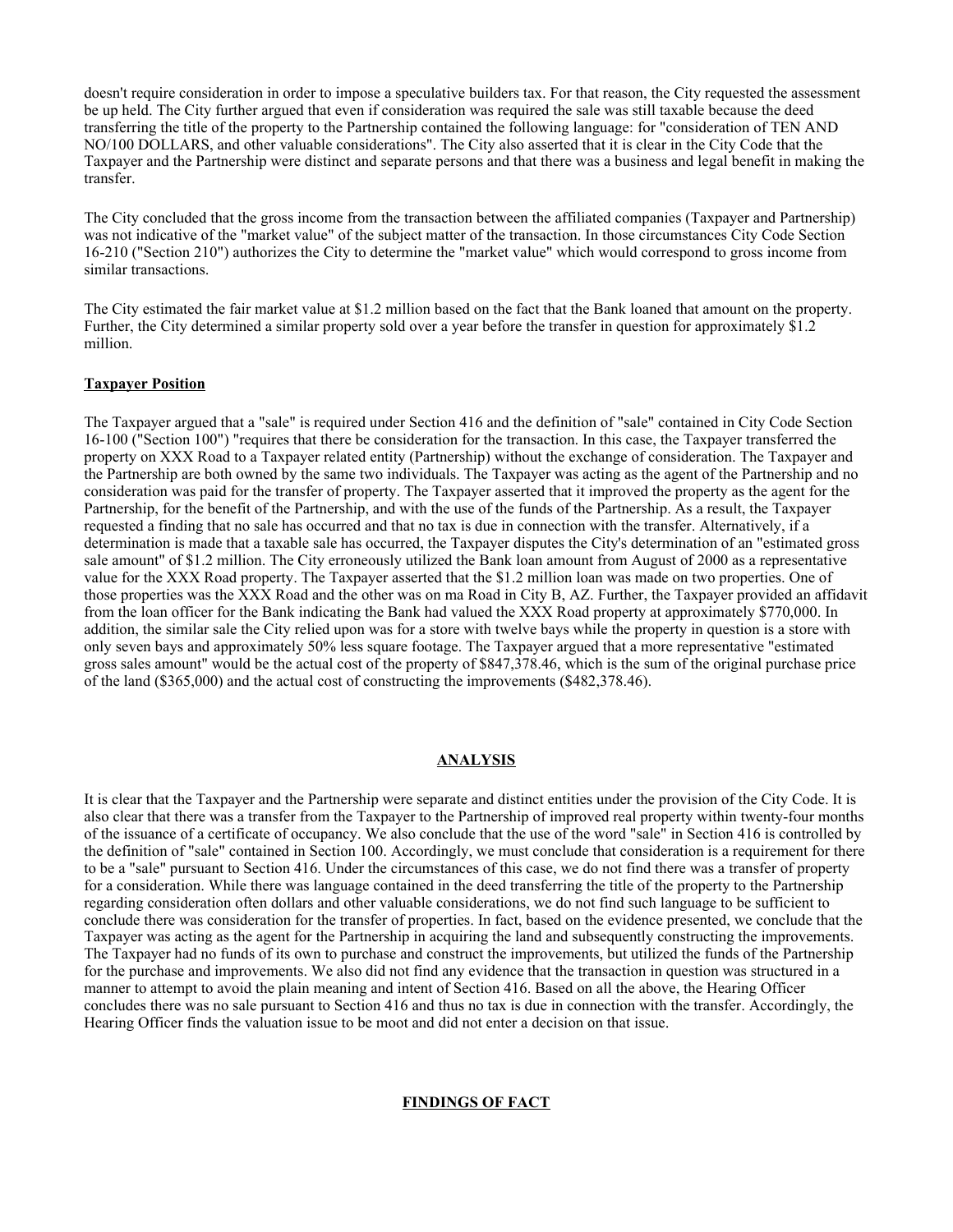1. On January 11, 2002, the Taxpayer filed a protest of the City tax assessment.

- 2. After review of the protest, the City concluded the protest was timely and in the proper form.
- 3. On February 28, 2002, the Hearing Officer ordered the City to file a response on or before April 15, 2002.
- 4. The City filed its response on April 10, 2002.

5. On April 22, 2002, the Hearing Officer ordered the Taxpayer to file any reply on or before May 6, 2002.

6. On May 6, 2002, the Hearing Officer granted the Taxpayer's extension request for good cause shown.

7. On May 10, 2002, the Taxpayer filed a reply.

8. On April 25, 2002, the matter was scheduled for hearing commencing on May 30, 2002.

9. The matter was subsequently rescheduled several times until the parties agreed upon a hearing date of July 10, 2002.

10. The City and Taxpayer both appeared and presented evidence at the July 10, 2002 hearing.

11. On July 11, 2002, the Hearing Officer issued a letter indicating a decision would be issued on or before August 26, 2002.

12. The Taxpayer is a corporation that is owned by two shareholders.

13. The same two shareholders are partners in the Partnership.

14. The Partnership owns and operates Dealer stores.

15. In April 1998, the Taxpayer purchased vacant land located on XXX Road within the City from an unrelated party.

16. The Taxpayer had a building constructed to operate a Dealer store on the XXX Road property.

17. The Taxpayer acted on behalf of the Partnership in purchasing the land and having a building constructed to operate a Dealer store.

18. The Taxpayer had no funds to purchase the property and construct the building but utilized the funds of the Partnership.

19. A certificate of occupancy was issued for the improved property on XXX Road on June 27, 2000.

20. In August of 2000, the Taxpayer deeded the improved property on XXX Road to the Partnership with no money changing hands.

21. The City imposed a tax assessment on the transfer from the Taxpayer to the Partnership as a speculative builder tax pursuant to Section 416.

22. The City issued an assessment for taxes due in the amount of \$8,199.44, a late filing penalty pursuant to Section 540 (b) (1) in the amount of \$1,229.92, a late payment penalty pursuant to Section 540 (b) (2) in the amount of \$819.94, plus interest pursuant to Section 540.

23. The improved property on XXX Road was transferred from the Taxpayer to the Partnership before the expiration of twenty-four months after the real property transferred was substantially complete.

24. The deed transferring the title from the Taxpayer to the Partnership contained the following language: for "consideration of TEN AND NO/100 DOLLARS, and other valuable considerations."